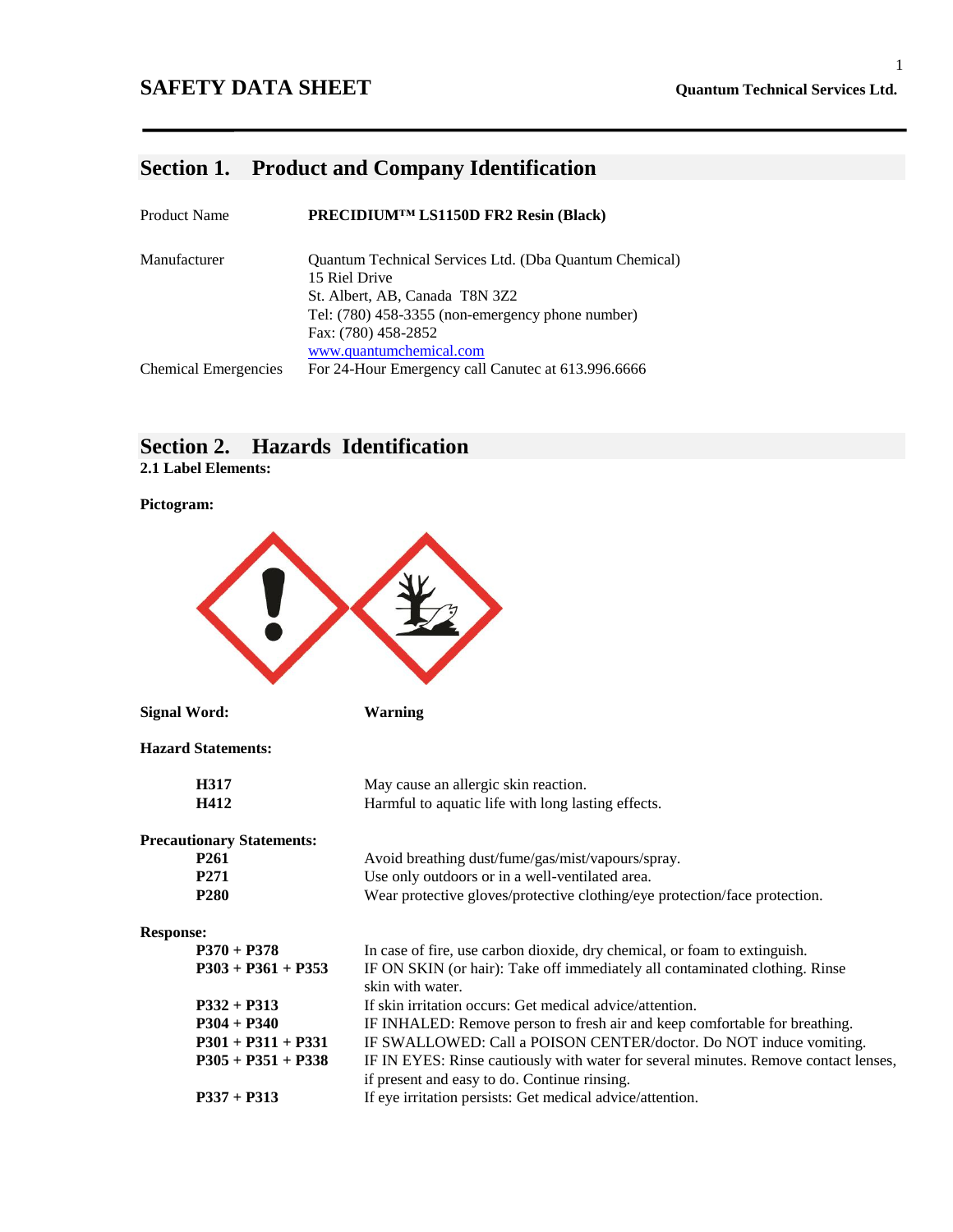| Storage:  |                                    |                                                                                                                                                                                            |
|-----------|------------------------------------|--------------------------------------------------------------------------------------------------------------------------------------------------------------------------------------------|
|           | $P403 + P233$<br>P <sub>2</sub> 35 | Store in a well-ventilated place. Keep container tightly closed.<br>Keep cool.                                                                                                             |
| Disposal: |                                    |                                                                                                                                                                                            |
|           | <b>P501</b>                        | Dispose of contents/container to an appropriate treatment and disposal facility in<br>accordance with applicable laws and regulations, and product characteristics at<br>time of disposal. |

# **Section 3. Composition and Ingredient Information**

| <b>Hazardous Ingredients</b>         | $\frac{6}{9}$ |     | $T.L.V. C.A.S. \#$ | <b>OSHA PEL</b> |
|--------------------------------------|---------------|-----|--------------------|-----------------|
| Aspartic Ester                       | >40           | N/D | Proprietary        | N/D             |
| Aspartic Ester                       | >10           | N/D | Propriatary        | N/D             |
| Aldamine                             | > 5           | N/D | 54914-37-3         | N/D             |
| 2-(2H-Benzotriazol-2-YL)-4,6-Di-Tert |               |     |                    |                 |
| -Pentylphenol.                       | >1            | N/D | 25973-55-1         | N/D             |
| Ammonium Polyphosphate               | >15           | N/D | 68333-79-9         | N/D             |
| Carbon Black                         | $0 - 4$       | N/D | 1333-86-4          | See Section 11  |

# **Section 4. First Aid Measures**

| Eye Contact         | Immediately flush with plenty of water for at least 15 minutes, keeping eyelids open.<br>If redness, itching, or a burning sensation develop, seek medical attention.                                                                                                           |
|---------------------|---------------------------------------------------------------------------------------------------------------------------------------------------------------------------------------------------------------------------------------------------------------------------------|
| <b>Skin Contact</b> | If skin is damaged or wounded, treat with saturated gauze pads or compresses using a<br>freshly made up ascorbic acid solution (10g in 100g of water). Immediately flush skin<br>with plenty of soap and water. Remove contaminated clothing and wash clothing<br>before reuse. |
| Inhalation          | Move victim to fresh air immediately. If not breathing, give artificial respiration.<br>If breathing is difficult, give oxygen and seek medical attention.                                                                                                                      |
| Ingestion           | Do not induce vomiting. Seek medical attention immediately.                                                                                                                                                                                                                     |

# **Section 5. Fire Fighting Measures**

| <b>Flash Point</b>               | $>200^{\circ}$ F (94 $^{\circ}$ C).                                                                                                                                                                                                                                                                                                                                                                       |
|----------------------------------|-----------------------------------------------------------------------------------------------------------------------------------------------------------------------------------------------------------------------------------------------------------------------------------------------------------------------------------------------------------------------------------------------------------|
| Auto Ignition Temperature (C)    | Not applicable.                                                                                                                                                                                                                                                                                                                                                                                           |
| <b>Extinguishing Media</b>       | Foam/carbon dioxide/dry chemical.                                                                                                                                                                                                                                                                                                                                                                         |
| Protective Equipment             | Safety glasses and gloves.                                                                                                                                                                                                                                                                                                                                                                                |
| <b>Unusual Hazards</b>           | During a fire, irritating and toxic gases and aerosols may be generated by thermal<br>decomposition and combustion. Symptoms may not be immediately apparent. Obtain<br>medical attention. Closed containers may explode (due to the build-up of pressure)<br>when exposed to extreme heat.                                                                                                               |
| Special Fire Fighting Procedures | Fire fighters should be equipped with self-contained breathing apparatus and full<br>protective clothing to protect against potentially toxic and irritating fumes. Water<br>spray may be ineffective. If water is used, fog nozzles are preferable. Water may be<br>used to cool closed containers to prevent pressure build-up and possible auto-ignition<br>or explosion when exposed to extreme heat. |
| Sensitivity to Mechanical Impact | Not available.                                                                                                                                                                                                                                                                                                                                                                                            |
| Sensitivity to Static Discharge  | Take precautionary measures against static discharge.                                                                                                                                                                                                                                                                                                                                                     |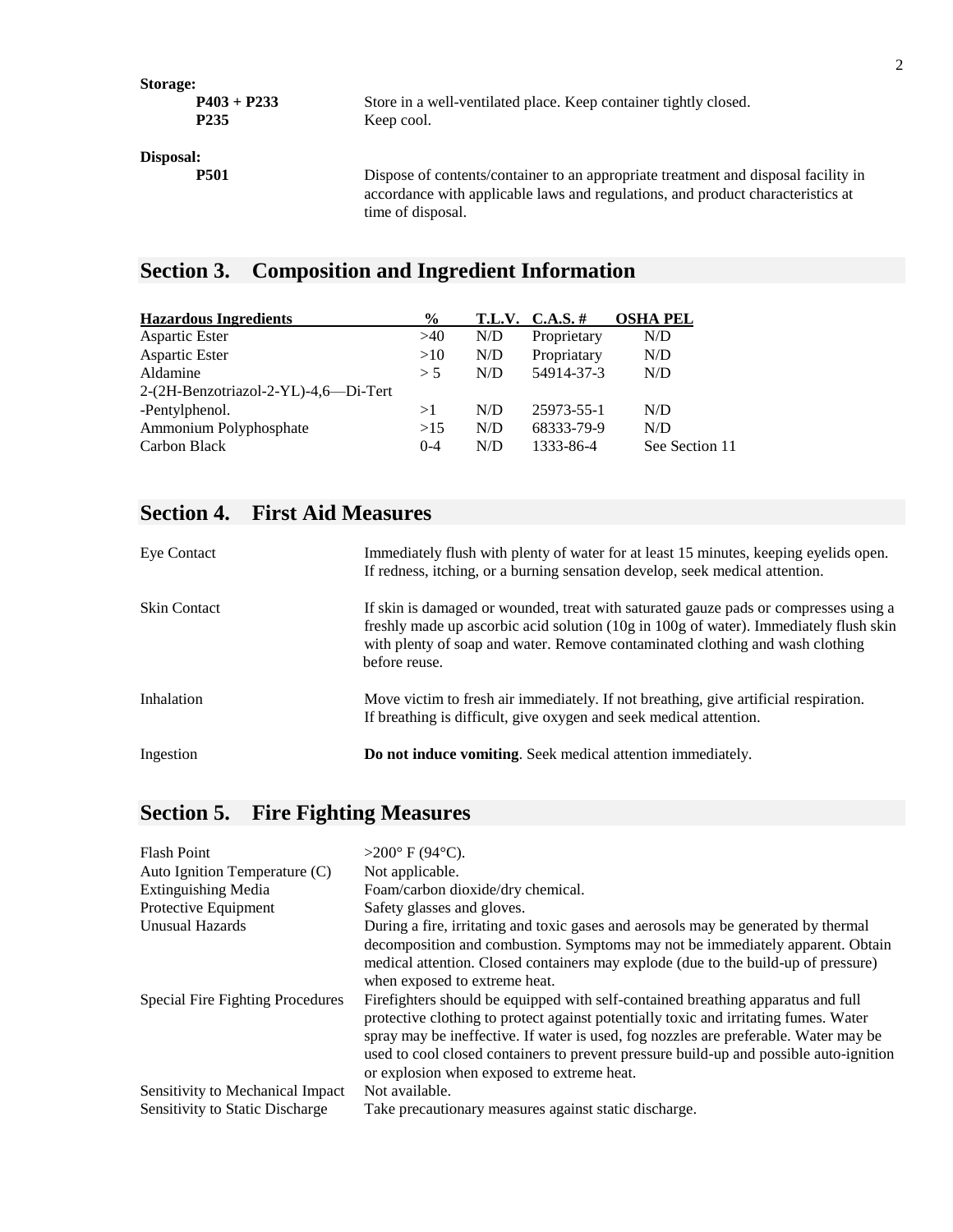# **Section 6. Accidental Release Measures**

| Evacuate all non-essential personnel. Eliminate all sources of ignition. Ventilate area.                     |
|--------------------------------------------------------------------------------------------------------------|
| Utilize recommended protective clothing. Dike area to prevent spreading. Absorb with                         |
| inert material. Collect material in open containers. Remove containers to a safe place<br>and cover loosely. |
|                                                                                                              |
|                                                                                                              |

# **Section 7. Handling and Storage**

| <b>Handling Procedures</b> | Do not breathe vapors or spray mist. Avoid contact with skin or eyes. Use only with<br>adequate ventilation and personal protection. Remove contaminated personal<br>protective equipment then wash hands and face thoroughly after handling, before<br>eating or drinking. Keep container closed when not in use. Empty containers retain<br>product residue and can be hazardous. Do not ingest. Avoid release to environment |
|----------------------------|---------------------------------------------------------------------------------------------------------------------------------------------------------------------------------------------------------------------------------------------------------------------------------------------------------------------------------------------------------------------------------------------------------------------------------|
| Storage Needs              | Keep container closed when not in use. Transfer only to approved containers with<br>complete and appropriate labeling. Do not take internally. Keep out of reach of<br>children.                                                                                                                                                                                                                                                |

## **Section 8. Exposure Controls and Personal Protection**

| Protective Equipment            |                                                                                      |
|---------------------------------|--------------------------------------------------------------------------------------|
| Eye/Type                        | Chemical tight goggles; full face shield if possibility of splashing.                |
| Respiratory/Type                | Respiratory masks should be worn at all times in the case of inadequate ventilation. |
|                                 | A NIOSH/MSHA respirator is acceptable.                                               |
| Gloves/Type                     | Use neoprene or rubber gloves.                                                       |
| Clothing/Type                   | Wear adequate protective coveralls and footwear.                                     |
| Other/Type                      | Eyewash fountain. Emergency shower should be in close proximity.                     |
| <b>Ventilation Requirements</b> | Ventilate adequately. See complete details above under handling instructions.        |

Established exposure limits for carbon black are for respirable or inhalable dust. As all carbon black content in this product is fully dispersed in liquid, in our opinion these established exposure limits are not relevant.

# **Section 9. Physical and Chemical Properties**

| <b>Physical State</b>          | Liquid.                                                                    |
|--------------------------------|----------------------------------------------------------------------------|
| Appearance                     | Black or tinted other select colors. Contact the manufacturer for details. |
| Odor                           | Slight.                                                                    |
| Specific Gravity               | N/D                                                                        |
| Vapor Pressure (mm Hg)         | $0.000014$ MMHG. @ 20 $^{\circ}$ C.                                        |
| Vapor Density $(Air=1)$        | N/A                                                                        |
| <b>Evaporation Rate</b>        | N/A                                                                        |
| <b>Boiling Point</b>           | N/A                                                                        |
| pH                             | N/A                                                                        |
| Solubility in Water            | Insoluble in water @ $68^{\circ}$ F (20 $^{\circ}$ C).                     |
| Freezing Point $({}^{\circ}C)$ | N/A                                                                        |
| <b>Melting Point</b>           | N/A                                                                        |
| Percent Solids by Weight       | 100%                                                                       |
| Percent Volatile $(g/l)$       | 0% by weight; 0% by volume.                                                |
| VOC(g/l)                       | 0% with water; 0% without water.                                           |
| <b>Viscosity</b>               | N/A                                                                        |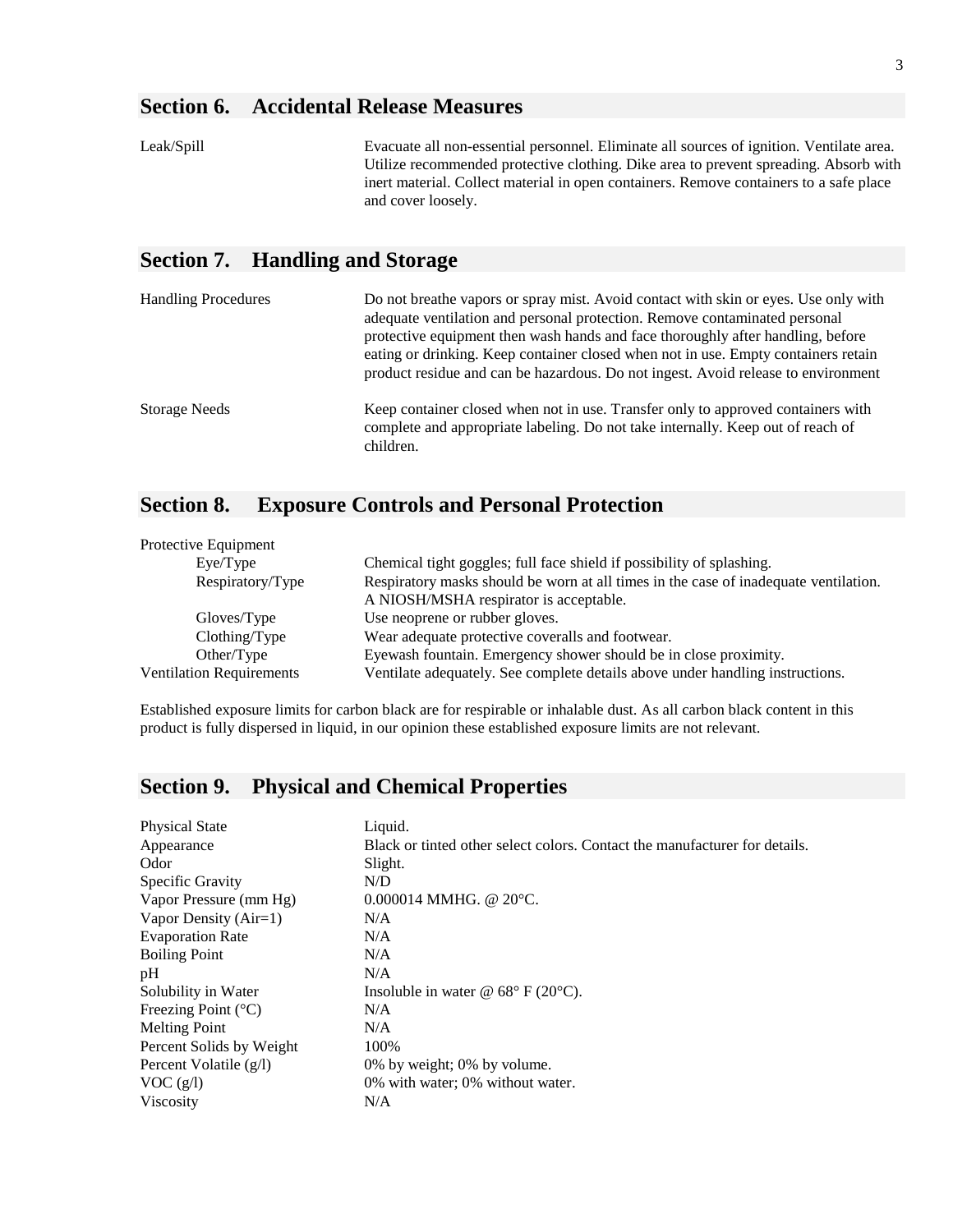### **Section 10. Stability and Reactivity**

| Stability                    | Stable.                                                                                               |
|------------------------------|-------------------------------------------------------------------------------------------------------|
| Conditions to Avoid          | Excessive heat, open flame, sparks, and strong oxidizing agents.                                      |
|                              | Protect from atmospheric moisture.                                                                    |
| Incompatibility              | Oxidizing agents/acids.                                                                               |
| <b>Reactivity Conditions</b> | Product is stable; hazardous polymerization will not occur.                                           |
| Hazardous Products of        | By fire: carbon monoxide, carbon dioxide. Nitrogen oxides. amines. ammonia,                           |
| Decomposition                | aliphatic fragments.                                                                                  |
| Conditions to Avoid          | Avoid incompatible reactants, especially strong bases, water or temperatures<br>over $160^{\circ}$ C. |

### **Section 11. Toxicological Information**

| Acute Oral Toxicity (LD50)                | $>2000$ mg/Kg (rats).                    |
|-------------------------------------------|------------------------------------------|
| <b>Irritancy of Material</b>              | Slight to moderate.                      |
| <b>Sensitizing Capability of Material</b> | May cause sensitization by skin contact. |
| Carcinogenicity of Material               | Negative; see note for Carbon Black.     |
| Teratogenicity                            | N/A                                      |
| Mutagenicity                              | Negative.                                |
| Reproductive Effects                      | N/A                                      |

#### **Carcinogenicity of Carbon Black**.

In 2006 IARC (International Agency for Research on Cancer) re-affirmed its 1995 classification of carbon black as Group 2B (possibly carcinogenic to humans). All testing done to reach this conclusion were based on inhalation studies of carbon black in its powder form. In this product all carbon black is dispersed in liquid and there is no danger of inhalation.

#### **Section 12. Ecological Information**

| <b>Ecological Information</b> |                                                                   |
|-------------------------------|-------------------------------------------------------------------|
| Fish Toxicity (1)             | LC50: 66 MG/L.                                                    |
| Testing Time (1)              | 96 H.                                                             |
| Test Species (1)              | Brachydanio Rerio.                                                |
| Biodegradability              | 13%. Not readily biodegradable in a waste water treatment system. |
|                               |                                                                   |

### **Section 13. Disposal Considerations**

Waste Disposal Spilled material and water rinses are classified as chemical waste and must be disposed of in accordance with current local, municipal, provincial and federal regulations. Do not heat or cut empty containers with electric or gas torch.

## **Section 14. Transport Information**

Hazard Class: Non-regulated.

Proper Shipping Name Polyaspartic Polyurea.